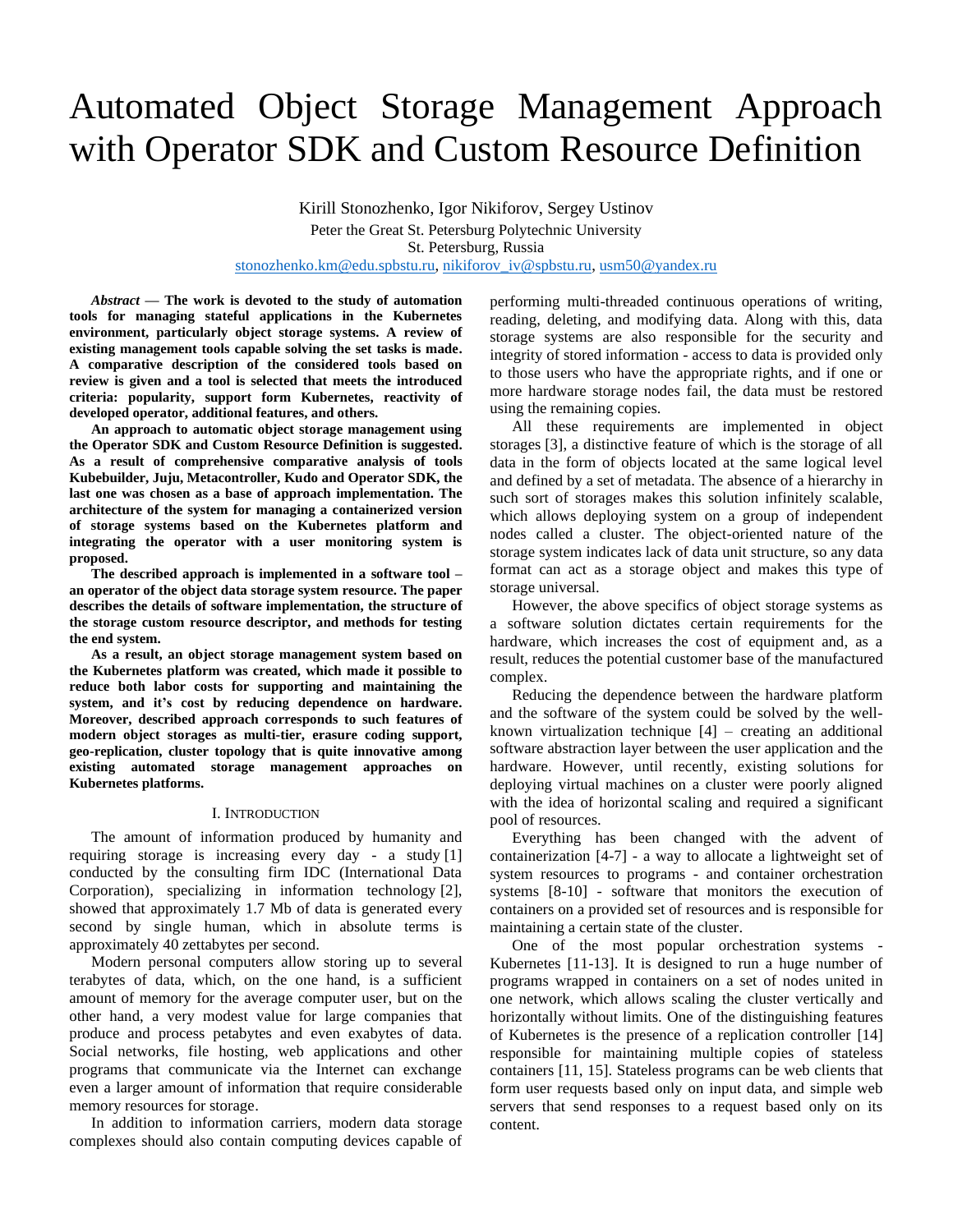Along with stateless applications, Kubernetes terminology also defines stateful applications that are forced to save their state as they execute. Their replication can no longer be performed by sequentially deleting a copy of the program and recreating it in a new location. Work features of each individual stateful application require the creation of a separate custom replication controller, also called an operator [16,17], which monitors the state of its replica set.

Now there are many tools for creating stateful application operators in the Kubernetes environment. Some of them, considered in this paper, have been used by stateful software developers to create their own Kubernetes operators. Such stateful software include databases, metric collectors, machine learning programs, logging systems, and many others.

Transferring an object storage system to the Kubernetes container platform and creating a separate operator for monitoring the state of stateful components is an advanced and relevant direction in the development of object storage, which reduces the cost of storage development, testing, implementation, and maintenance, and also provides the ability to deploy the system on almost any set of hardware resources.

In this paper, we consider an approach to automatic management of object storage based on the use of the Operator SDK framework and Custom Resource Definition.

# II. RELATED WORKS

One of the main components of the developed approach for managing object storage in the Kubernetes environment is an operator - a kind of user resource controller. Developing an operator from a scratch, just like its further maintenance as a product, is a time-consuming and expensive process, which is a consequence of both the complexity of the internal structure of Kubernetes controllers and the rather frequent change of Kubernetes API versions.

In this regard, many tools have been created for your own Kubernetes custom resource operators' implementation. Some of these tools are described below.

Kubebuilder is a command line utility, providing functions for extending the Kubernetes cluster API. The main purpose of the program is to create custom resources [17] and controllers for their monitoring. The utility is implemented and builds controller code in Golang, the native language of the Kubernetes infrastructure. The distinctive features of the Kubebuilder project include the ability to include the configuration and the versioning of the resource being defined.

An alternative to Kubebuilder is the Operator SDK, an open-source toolkit whose main purpose is to build Kubernetes operators. The set includes the operator-sdk utility, which provides a list of commands for generating an operator template for any type of custom resource. The operator itself can be implemented both in Golang (using scripts from the Kubebuilder library) and using Ansible playbooks configuration management scripts - or Helm charts. In addition, the Operator SDK allows you to connect the developed operator to the Operator Lifecycle Manager - a separate operator lifecycle management program, whose tasks include monitoring the use of system resources, saving metadata about a specific version of the operator, simplifying the deployment, deletion and testing of the custom operator.

Another tool for creating Kubernetes operators is Juju [18]. In Juju terminology, user resource controllers are called "charms" [19]. Python is the preferred language for implementing charms, but other scripting languages can be used that include libraries for interacting with Juju. Along with the "juju" and "charm" command line utilities, the Juju package also downloads the Charmed Operator Lifecycle Manager, similar to the Operator Lifecycle Manager from the Operator Framework. But unlike the second program, the controller supplied by Juju is the software required to run on the cluster in parallel with user statements, which negatively affects the performance and complexity of system developed.

You can also use Metacontroller [20], a Kubernetes API extension developed by Google, to create custom operators. The tool provides the ability to create bundles of controllers and stateful web applications through a web-hook. These applications implement custom resource management logic and can be written in any language capable of handling JSONlike objects, such as Jsonnet or Python. Google's suggestion is a declarative way to create a Kubernetes operator, which simplifies the development process, but increases the load on the cluster due to the deployment of additional entities.

For a completely declarative way to create Kubernetes operators, you can apply KUDO (Kubernetes Universal Declarative Operator) – kubectl Kubernetes CLI plugin. Statements developed with KUDO manage user resources by defining tasks and plans in statement descriptors in YAML format. The undoubted advantage is the ease of creating controllers, however, the declarative method of setting operators reduces the ability to manage resources - KUDO allows you to deploy complex stateful applications but is not able to respond to changes in the cluster.

A full comparison of the considered tools is presented in Table. 1.

During the comparison, the Operator SDK was chosen as the tool for creating the Kubernetes object storage operator, as it meets our requirements more than others.

| <b>Criteria</b>                                 | Kubebuilder | <b>Operator SDK</b> | Juju | <b>Metacontroller</b> | <b>KUDO</b> |
|-------------------------------------------------|-------------|---------------------|------|-----------------------|-------------|
| Popularity (thousands of Google search results) | 92          | 18 100              | 1610 | 6 3 6 0               | 611         |
| Requires additional controller level            |             |                     |      |                       |             |
| Support from k8s                                |             |                     |      |                       |             |
| Additional opportunities                        |             |                     |      |                       |             |
| Operator reactivity                             |             |                     |      |                       |             |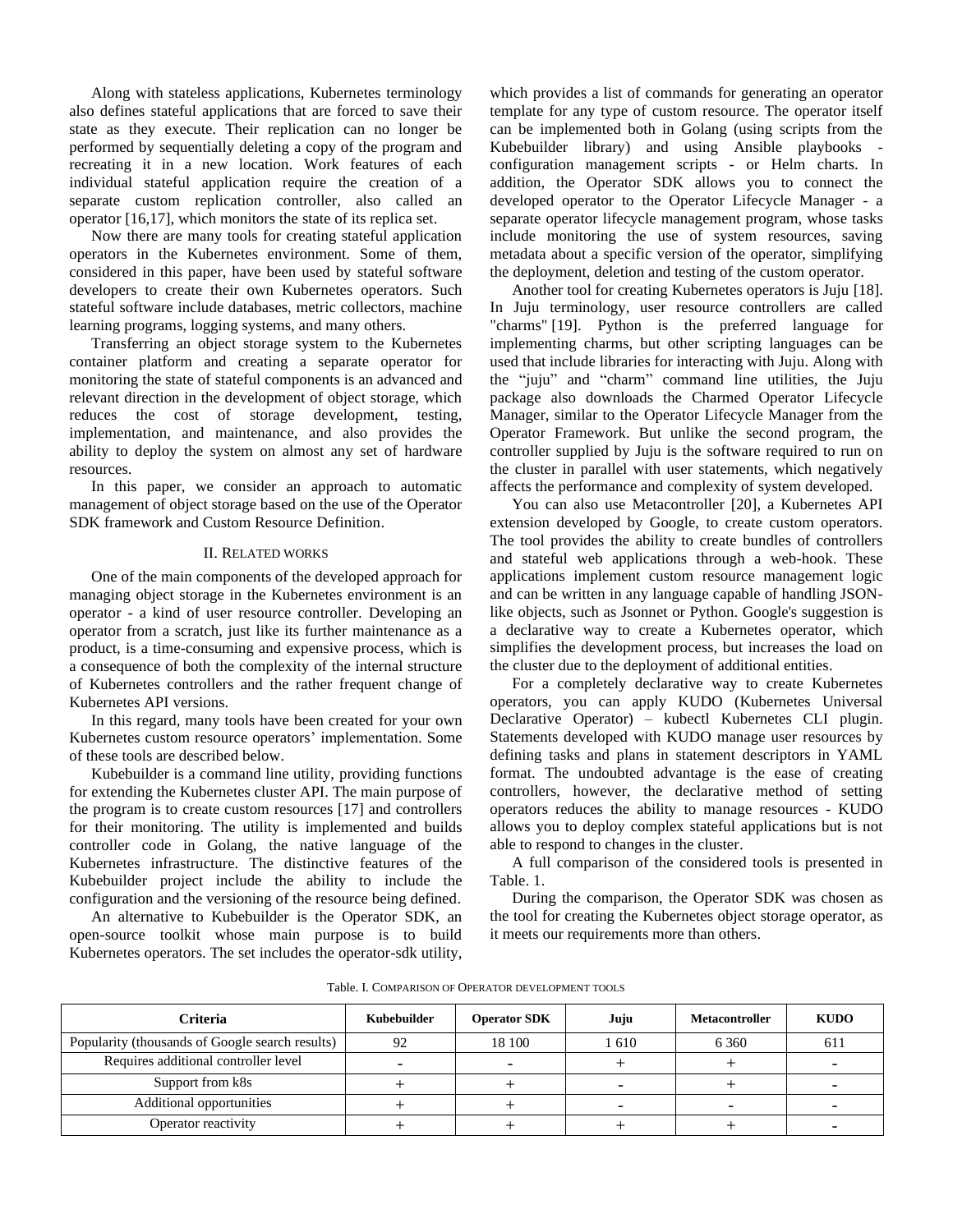# III. PROPOSED APPROACH DESCRIPTION

# *A. Approach features*

The software of modern object data storage systems is a combination of several services that implement various functions. Among them are software components for accounting for user roles of the storage system, providing access to one or more interfaces of various levels, distributing data between several geographically separated clusters, and many others.

The main service of the system is the storage service, a component responsible directly for encoding and saving user data. Encoding is understood as the splitting of the input stored information into several sets of transformed data, from which it is possible to restore the original information. The number of sets and the type of transformation depend on the selected data encoding scheme. The key feature of this procedure is the guarantee that when the received data sets are placed on different nodes and one or more of them fails, the system is able to restore all information on the remaining sets, after some time recode the data and save them on the working nodes.

The difference in data encoding schemes complicates the process of managing several storage service replicas, therefore, the main difficulty in designing an automated object storage management system is focused on the replication of this component.

Furthermore, none of modern approaches of storage system management on virtualized deployments included extension of Kubernetes replication controlling system in order to maintain erasure coding schemes and geo-replication of stored data. Storage service replication fully demands on orchestrator or simple custom controller reconciliation logic [21, 22].

The main features of the developed approach include:

Reducing labor costs in the implementation, maintenance and operation of the system;

Transition to implementation of storage on any provided set of computing resources;

• Abstracting from the hardware component of the system and shifting the responsibility for scaling and replicating storage systems to the Kubernetes platform;

Use built-in Kubernetes resources to create our own event monitoring system.

The first three features of the approach are related to the transfer of the system to a virtual Kubernetes platform. The system requirements for the hardware are dictated by the very platform, that takes responsibility for connecting the nodes into a single network and deploying Kubernetes on the resulting cluster. Also, the platform can provide a graphical user interface of various levels for managing the network, nodes, Kubernetes resources and interacting with executable programs.

Elastic Cloud Storage (ECS) [23] from Dell Technologies was chosen as the object storage to which the developed automation approach is applied. While vSphere from VMware and OpenShift from RedHat were the Kubernetes platforms that should support deployment of containerized version of object storage.

The fourth specified feature of the approach involves the use of the event resource to monitor the state of storage

systems during service procedures - cluster maintenance operations or changing storage system parameters. Examples of service procedures include the following operations:

Horizontal storage server expansion  $-$  increase of service replicas number;

Vertical storage server expansion – increase of volumes number that bound to each replica;

- Object storage version upgrade;
- Volume or disk replacement;
- Entering maintenance mode of cluster node, etc.

During each of the presented service procedures processing, the system must ensure the correct replication of all components of the object storage and notify the user of all changes in the state of the storage system.

### *B. Architecture*

A Kubernetes operator is required [24] to organize automatic management of object storage components when deploying a system or performing service procedures. Its principle of work is shown in Figure 1:



Fig. 1. System architecture

All software components of the system are executed on the Kubernetes platform, that provides a graphical user interface and a deployed Kubernetes orchestration system. The central element of the orchestration system is the Control Plane. Interaction with it is carried out through the Kubernetes APIserver, which accepts requests from any client - the native CLI kubectl [13] or a program using the k8s-client library.

The object storages deployed on the platform, on the one hand, are a set of Kubernetes services, each of which requires the creation of a collection of Kubernetes resources, such as volumes, pods, cluster-roles, replica sets [11] and others. Control plane manages all these resources according to YAML descriptors containing a description of the desired state of the resource.

On the other hand, object stores are resources themselves that are a user-defined extension of the Kubernetes API. Each storage instance, like any resource, is described by its own descriptor. But since the resource is user-defined, its descriptor is called Custom Resource Definition [17], and its management is carried out by a custom controller named operator.

Object storage is managed by the operator upon the occurrence of certain events associated with a change in the state of nodes, volumes, or storage descriptors. These events are triggered by the launch of service procedures that are initiated by the user using the platform's graphical interface.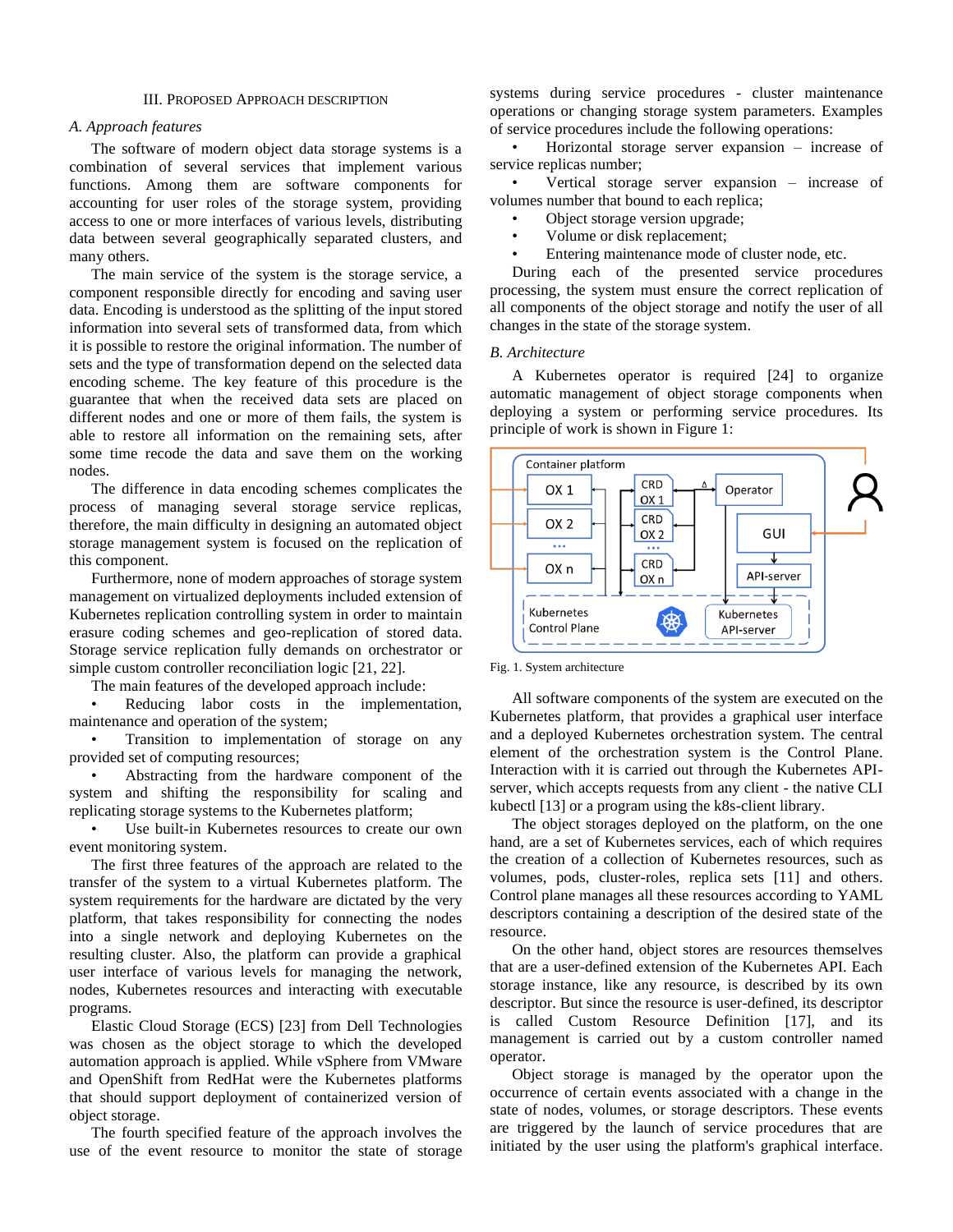The operator manages the Kubernetes resources of the storage system components by generating requests to the Kubernetes API server [11].

The collaboration of the operator and the Kubernetes control plane maintains the correct operation of the storage system, which is accessed by the user through any provided storage interface (HTTP, S3, etc.)

# *C. Operator and monitoring system interaction*

Event Kubernetes-resource [11] allows you to monitor the status of other cluster resources. Generation of events during the operator's work can be useful both for tracking the current state of the storage system by the end user, and for implementing a reaction to some errors that occur during object storage management.

If some error occurs during the execution of any service procedure, it is not enough to inform the user about it. Depending on its severity, the system should give recommendations for its elimination, ask for help from the system administrator or even from the support engineer responsible for the implementation and maintenance of the software product.

To implement the described logic, a Kubernetes event monitoring system is required - an intermediate layer between the events generated by the system components and all the specified actors.

The general scheme of interaction between the operator and the monitoring system is shown in Figure 2.



Fig. 2. Operator and monitoring system integration

# IV. Implementation

# *A. Object storage descriptor design*

To organize the processing of all components of the object data storage system by the operator as a single whole, it is necessary to implement a custom resource definition (CRD) containing the settings of all services presented in a containerized form.

Like all Kubernetes descriptors, the storage CRD contains the following sections:

- Used Kubernetes API version (apiVersion);
- Kubernetes resource kind;
- Resource metadata;
- Resource specification (spec);
- Its current status.

Since the storage descriptor is a custom resource definition, an extension of the standard Kubernetes API, then apiextensions.k8s.io/v1 acts as the CRD version, and CustomResourceDefinition as the resource type. Metadata includes resource name, entity creation time, various labels and annotations.

The specification of a resource is its main characteristic since it contains all the desired settings for both the resource itself and all its components. For instance, for the minimal executable unit of a Kubernetes cluster - a pod - the specification contains the launch parameters of all containers, associated volumes, the name of the node on which the pod want to be running, and other information. Object storage, on the other hand, consists of dozens of components, for each of which it is necessary to define a service, a replica set, a set of stateful pods (statefulset) [11], or some other resources and their characteristics. Therefore, the storage CRD specification is the largest part of the descriptor.

CRD status contains current information about the state of the resource, that allows you to compare it with the desired state. The distinctive parameters stored in this section of the descriptor of our storage system are:

Phase that reflects storage current state;

• Components' subsection containing brief information about the current state of all storage components;

Conditions  $[25]$  - a special extension of the resource status that allows you to track the time, cause and status of transitions between resource phases;

• Additional information used by the operator in the course of managing the storage resource, such as information about the nodes that are in maintenance state.

# *B. Reconcile loop implementation*

Custom resource processing is implemented in software using the Operator SDK. As mentioned earlier, the package includes the operator-sdk utility, which is used to create, build, run and test the custom resource operator.

The basis of the program is the reconcile loop [24], during which the operator reads the descriptor of the controlled resource and performs actions that bring it to a state corresponding to the specification. In fact, this is the main task of the controller. The cycle runs at a certain interval (for example, once a minute) and checks whether the state of the storage components corresponds to the status of the cluster or the ongoing service procedure. Figure 3 shows the general scheme for processing a user resource in a loop.

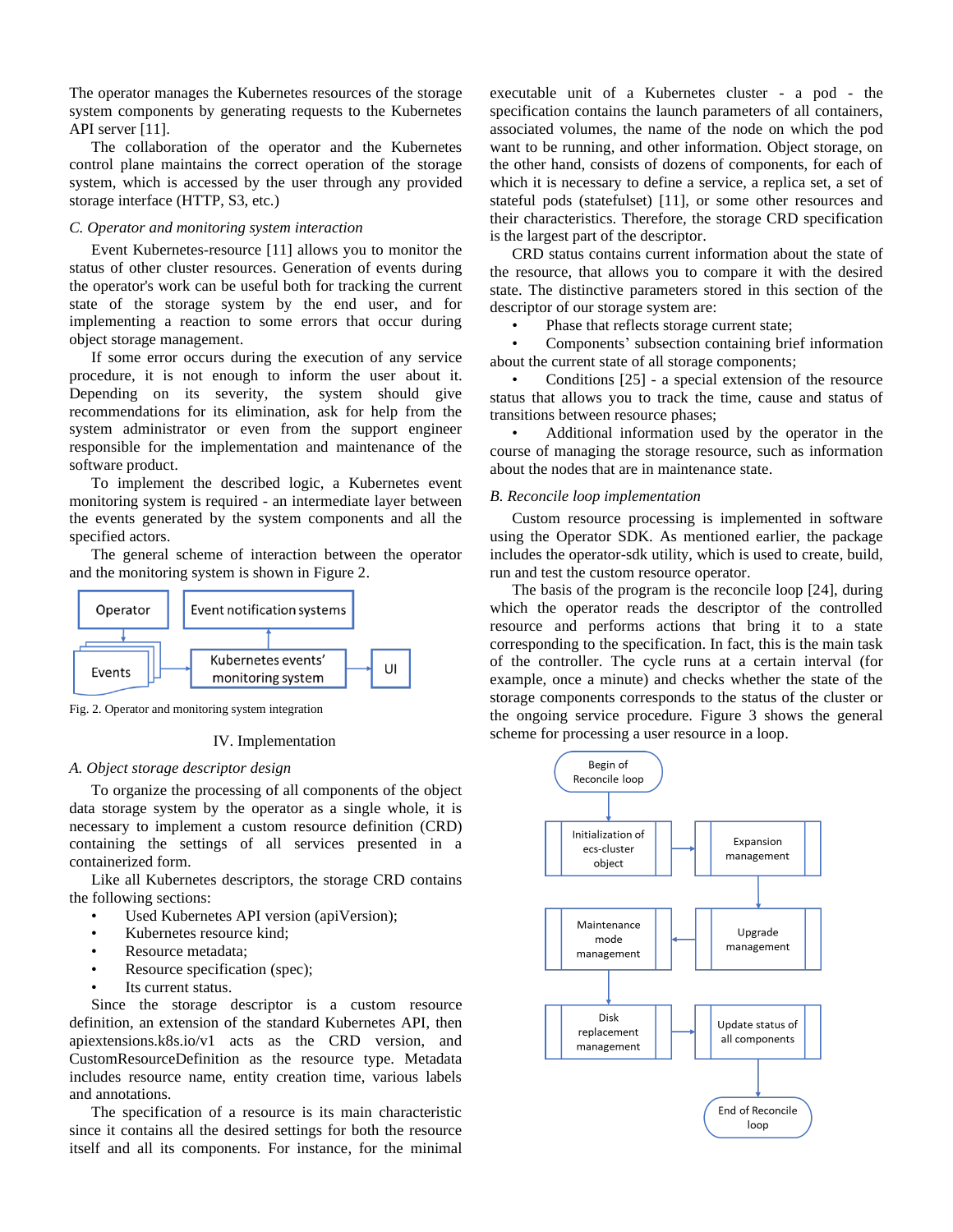#### Fig. 3. Storage resource Reconcile loop

The storage processing logic encapsulated in Operator allows us to track the state of the storage system using a phase - a capacious description of the current status of the storage system. The behavior of our user resource can be described by the storage resource state machine, presented on Figure 4.



Fig. 4. Storage resource state machine

## *C. Monitoring system integration*

In addition to the current storage phase, the end user can monitor the flow of service procedures and their impact on the operation of object storage components using events. Developed separately from the operator, the event monitoring system allows you to define the severity, the resource and application involved, as well as the cause and message of the event.

If the severity of the event is higher than normal (warning or error), the system generates an issue, which, depending on the settings, can be resolved by the user himself or sent for investigation to the software product support service.

#### V. RESULTS

# *A. Testing methods*

Testing of the implemented system is carried out at different levels - at the level of the operator code and at the level of the entire system.

To test the functional changes of the operator unit and integration tests were created using the Gomega and Ginkgo frameworks, the main scenarios of which include checking the correct processing of the storage descriptor during various service procedures.

Operator testing as part of the operation of the entire object storage management system at the Kubernetes cluster level is performed using the Jenkins automatic CI/CD pipeline, which downloads software dependencies and the Operator SDK, code syntax analysis, executes tests, builds the image and uploads it to the registry. A pipeline is also implemented that allows you to deploy an entire storage management system on a provided virtual or bare-metal cluster. The resulting system is ready for all kinds of end-2-end tests.

To monitor the absence of a decrease in the efficiency of the object storage during system development, a cluster is regularly allocated for load testing: various service procedures are alternately performed for several days. At the same time,

object storages constantly take on the load - the main operations are:

- creation and deletion of user with different roles;
- creation and deletion of namespaces;
- creation and deletion of buckets;
- write, read, modify and delete files to/from buckets;
- File metadata search.

To monitor the state of the storage during testing, the Grafana metrics collection and visualization tool is used [26]. The main metrics collected include the execution time of REST requests, the percentage of unsuccessful requests, network bandwidth, etc.

## *B. Comparison to classic approach: automation*

The main purpose of the developed object storage management system on the Kubernetes platform is to increase the degree of automation of storage management when changing the configuration of both the physical cluster and the storage system itself. To demonstrate the reduction in labor intensity of storage management, a comparison was made of the time to remove a disk from a cluster between a manual approach and the proposed automated approach.

The list of actions for an engineer when removing a disk as part of a classic deployment of object storage without the use of container technologies includes points, presented below.

- 1. Simulation of disk outage on HAL level.
- 2. Waiting for data recovery with rest storage replicas.
- 3. Logic disk replacement from cluster with fabric CLI.
- 4. File system deletion.
- 5. Partition table formatting.
- 6. Disk wipe.

To remove a disk in the developed system, you must perform the following operations in the UI of the container platform:

- 1. Annotate unhealthy disk or volume.
- 2. Wait Service procedure to finish.

The average disk replacement time for the classical approach is  $\sim$ 3 hours, and for the automated one it is approximately 1 hour. In total, we have a gain in time of about three times.

### VI. CONCLUSION

Work on operator of the object data storage system helped us to reach following important results.

Firstly, an approach of automated object storage management system was introduced. Distinctive feature of the approach is Kubernetes platform. Operator is used as a crucial element of the system as it performs CRUD operations on Kubernetes resources to manage components of storage that is presented by its own Custom Resource Definition.

Secondly, the operator of the object data storage system developed within the framework of this project was successfully implemented into the storage management system on the container platform. The operator not only manages the storage components during service procedures, but also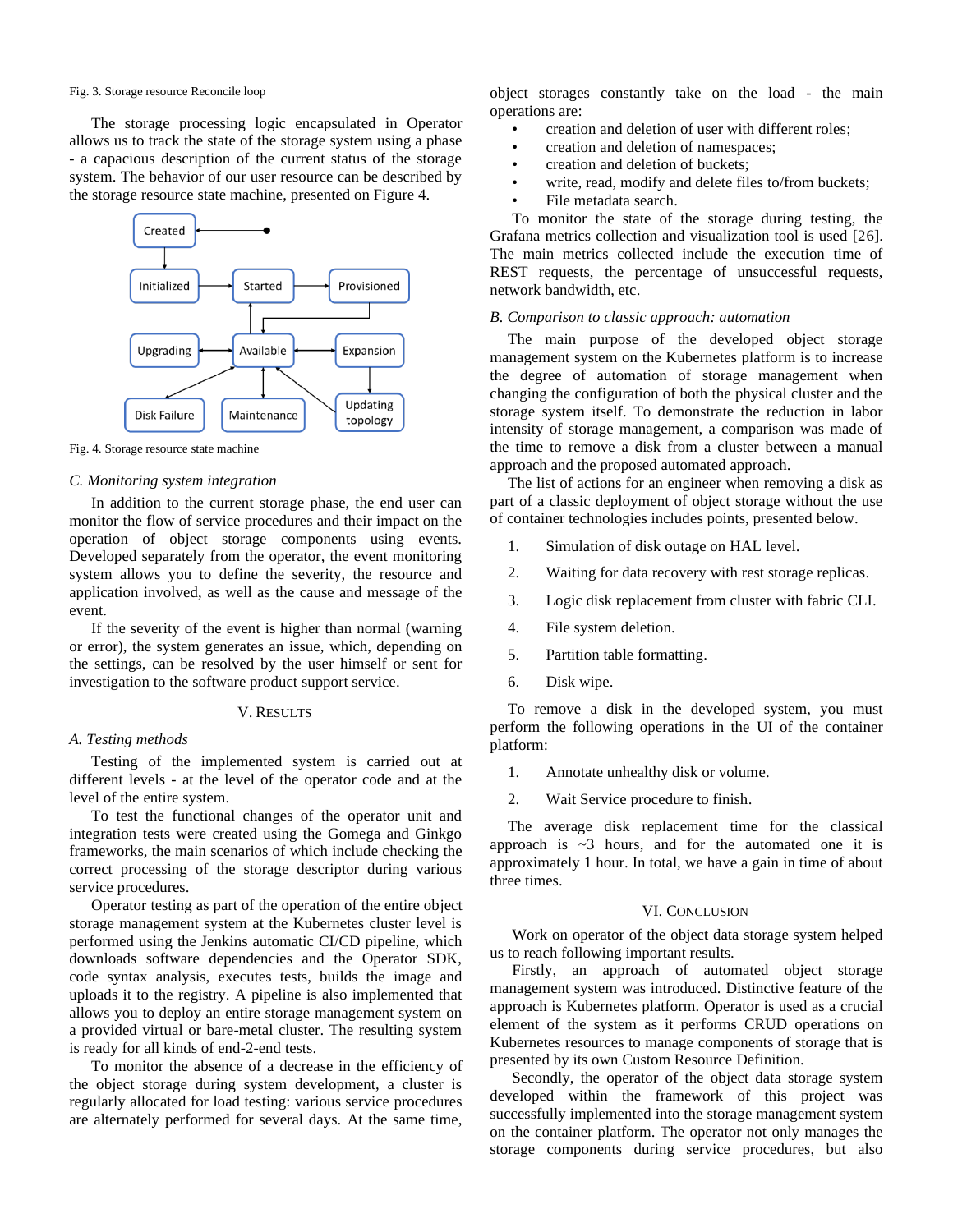generates a set of Kubernetes events displayed in the platform UI and informing the user about the general state of the storage.

Operator was implemented based on comprehensive analysis of existing solutions: different tools to develop operator of custom Kubernetes resources were studied that helped us to form knowledge about different ways to build custom controllers and to choose Operator SDK as the base of operator development framework according to its benefits.

Finally, resulting system was compared with storage build using classic approach, that let us to see such qualitative changes as possibility to run new solution on wide specter of container platforms, use different tools made in Kubernetes infrastructure to improve storage system and reduce of cost of outcome product as the responsibility of deployment, replication and low-level system management lies on orchestrator.

Manufactured software solution has shown increase in performance and more wide set of functionalities in comparison to classic object storage system, and was applied to real enterprise object storage system.

On the basis of results further directions of project development were suggested:

- new automation pipelines;
- use of new Operator Framework features;
- multiple Service Procedure support;
- introducing new CRD for service procedures.

One of them is the development of new automation pipelines for configurable regression testing. The Robot Framework and Jenkins capabilities allow us to add settings to run a specific set of end-2-end tests for each service procedure. On the one hand, this would reduce the load on the clusters allocated for testing, and on the other hand, it would cover many previously untested use cases.

Operator Framework was also improved and issued several versions, which now allows us to add to the project such tools as collecting metrics for the operator and all resource controllers included in it. Analysis of the measured parameters will help us to find solutions to improve the performance and speed of the software and reduce the consumption of cluster resources.

Moreover, one of the directions of future work on the operator is the support of several parallel processed service procedures. Modifications in the operator code and specification of the storage resource would allow, for example, updating the storage system version and simultaneously deleting one of the cluster disks.

Furthermore, development of additional components of storage management system showed us that they also need some operator-side management during service procedure handling. Introducing new service procedure CRD would simplify monitoring of different service procedures that affect not only storage services, but also components of the management system.

## **REFERENCES**

[1] J. Gantz, D. Reinsel. The Digital Universe in 2020: Big Data, Bigger Digital Shadow s, and Biggest Growth in the Far East. IDC IVIEW [Online]. Available: [https://www.cs.princeton.edu/courses/archive/spring13/cos598C/i](https://www.cs.princeton.edu/courses/archive/spring13/cos598C/idc-the-digital-universe-in-2020.pdf) [dc-the-digital-universe-in-2020.pdf](https://www.cs.princeton.edu/courses/archive/spring13/cos598C/idc-the-digital-universe-in-2020.pdf) [Accessed Mar. 24, 2022].

- [2] International Data Corporation (IDC), "Changing the way the world thinks about the impact of technology on business and society". [Online]. Available: <https://www.idc.com/> [Accessed] Mar. 24, 2022].
- [3] V. Yu. Shevtsov, E. S. Abramov, "The Analysis of Modern Data Storage Systems", NBI tehnologii, 2019, vol. 13, no. 1, pp. 25-30 (in Russian).
- [4] R. Dua, A. R. Raja, D. Kakadia. Virtualization vs containerization to support PaaS, in: Proc. of 2014 IEEE Int'l Conf. on Cloud Engineering, IC2E'14, 2014, pp. 610 - 614.
- [5] S. M. Nanyan, T. N. Nichushkina, "Virtual Docker containers: purpose and application features", Inzhenernyj Vestnik, 2015, no. 2, p. 2 (in Russian).
- [6] J. Turnbull. The Docker Book, 2014, p. 338. [E-book] Available: [https://dockerbook.com/.](https://dockerbook.com/)
- [7] D. Silakov, "Docker project. Manage virtual environments", Sistemnyj administrator, 2015, no. 3, pp. 10-14 (in Russian).
- [8] D. Silakov, "Tools to manage multiple Docker containers", Sistemnyj administrator, 2015, no. 5 (150), pp. 11-15 (in Russian).
- [9] T. Uphill, J. Arundel, N. Khare, H. Saito, H.-C. Chloe Lee, Ke-J. Carol Hsu, DevOps: Puppet, Docker, and Kubernetes. Packt Publishing, 2017.
- [10] Z. A. Orlov, "Study of scaling tools for container virtualization systems", Alleya nauki, 2017, vol. 2, no. 9, pp. 867-871 (in Russian).
- [11] M. Luksha, Kubernetes in action. DMK Press, 2018 (in Russian).
- [12] S. Yaremchuk, "Get to know Kubernetes", Sistemnyj administrator, 2017, no. 1-2 (170-171), pp. 41-45 (in Russian).
- [13] J. Shah, D. Dubaria, "Building modern clouds: Using docker, kubernetes google cloud platform", in: 2019 IEEE 9th Annual Computing and Communication Workshop and Conference, 2019, pp. 184-189.
- [14] D. Safronov, K. M. Stonozhenko, I. V. Nikiforov, "Automatic load balancing between streaming data processing and cluster internal tasks using Kubernetes", in: Modern technologies in programming theory and practice, Peter the Great St. Petersburg Polytechnic University; Dell Technologies; EPAM Systems, Polytech-Press, 2020, pp. 165-167 (in Russian).
- [15] Kubernetes Deployment vs. StatefulSets. [Online] Available: [https://www.baeldung.com/ops/kubernetes-deployment-vs](https://www.baeldung.com/ops/kubernetes-deployment-vs-statefulsets)[statefulsets](https://www.baeldung.com/ops/kubernetes-deployment-vs-statefulsets) [Accessed Mar. 25, 2022].
- [16] Operator pattern. [Online] Available: <https://kubernetes.io/docs/concepts/extend-kubernetes/operator/> [Accessed Mar. 25, 2022].
- [17] P. S. P. Shenoy, S. S. Vishnu, R. P. Kumar, S. Bailuguttu, "Enhancement of observability using Kubernetes operator", Indonesian Journal of Electrical Engineering and Computer Science, 2022, vol. 25, no. 1, pp. 496-503.
- [18] D. Silakov, "JUJU project. Deploy complex applications with one click", Sistemnyj administrator, 2015, no. 10 (155), pp. 4-8 (in Russian).
- [19] Juju SDK Documentation. [Online] Available: <https://juju.is/docs/sdk> [Accessed Mar. 25, 2022].
- [20] Introduction to Metacontroller. [Online] Available: <https://metacontroller.github.io/metacontroller/intro.html> [Accessed Mar. 25, 2022].
- [21] B. Shrishail, S. Ashish, G. Sagar, J. Chinmay. "A QOS-aware secure personal cloud storage with ubiquitous access and smart home extension", in: 2015 International Conference on Computer, Communication and Control (IC4), 2015.
- [22] C. Wu, V. Sreekanti, J. M. Hellerstein. "Eliminating Boundaries in Cloud Storage with Anna", CoRR, 2018, vol. 1809.00089.